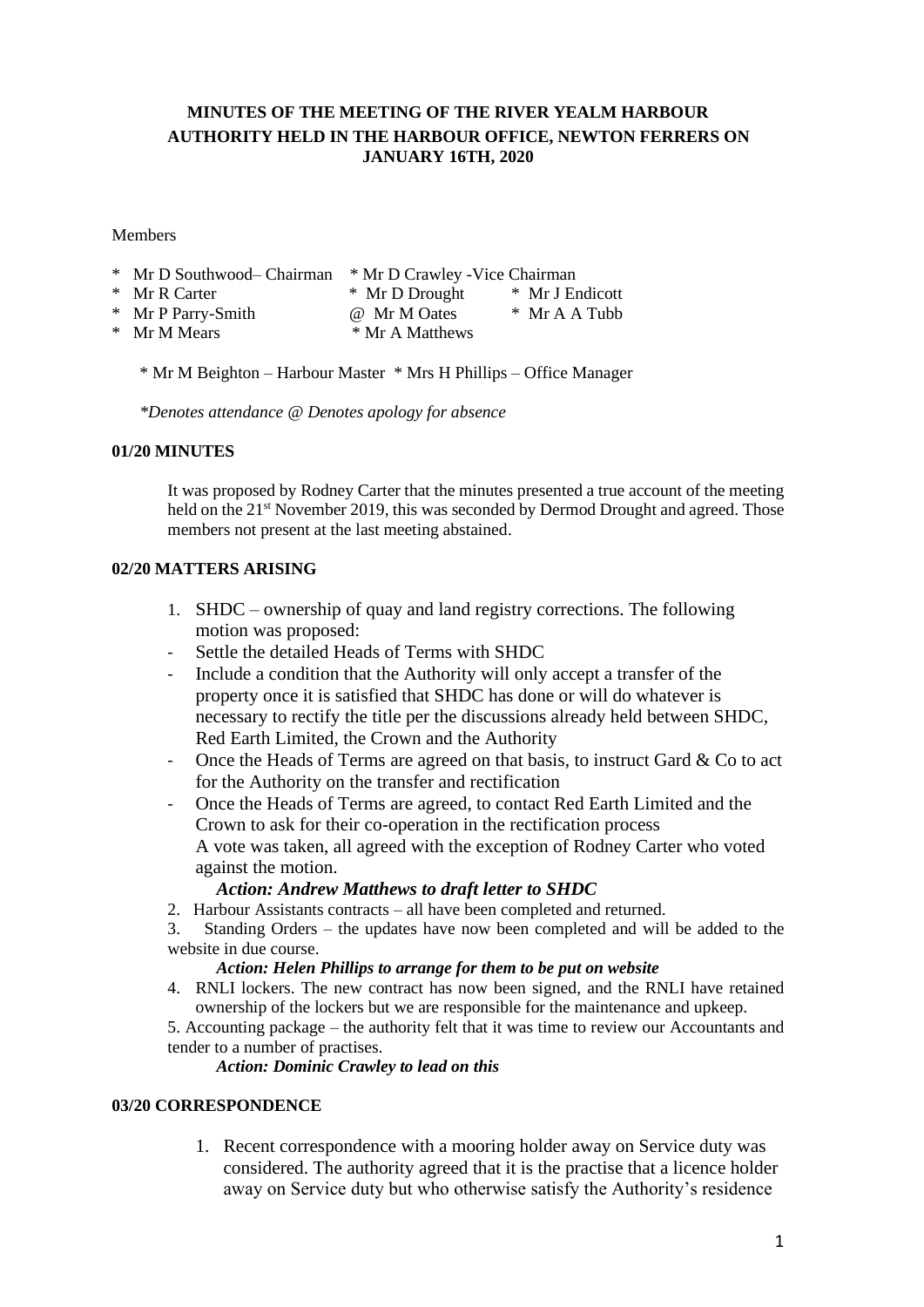requirements, is allowed to hold a mooring licence for the duration of their absence on Service duty. The mooring holder will be notified accordingly.

- 2. A mooring holder whose mooring was moved without his knowledge requested a rebate on last year's mooring fees. It was decided that his mooring should be reinstated by us to its previous position but that no rebate should be given. As an aside it was also agreed that his residency status should be checked.
- **3.** Barbara Page requested that her late husband's mooring be transferred to her name. This was unanimously agreed.

#### **04/20 FINANCIAL REPORTS**

The Year End figures were presented to the Authority. It showed our draft income figures to be £200,352 against our projected figure of £187,060. With expenditure figures also up showing £193,362 against a forecast of £189,320 we ended the year ahead of forecast by £9,250. A good season for visitors along with the increase in Harbour Dues explains the increased income and the new CCTV cameras and new website helped to explain the increased expenditure.

### **05/20 HARBOUR MASTER'S REPORT**

- 1. A meeting was held in the Harbour Office to introduce the "Life recreation ReMEDIES project" whose aim is to reduce and mitigate erosion and disturbance impacts affecting the seabed. The meeting was led by Angela Gall from Natural England and Fiona Crouch from the Tamar Estuaries Consultative Forum. Their main concerns were the seagrass beds in the area. It was agreed that the Yealm didn't really lend itself to their suggested new eco-moorings and that there are very few moorings actually on the seagrass beds. It was suggested to them that the way forward was to educate people on the importance of the beds and their whereabouts. The Authority questioned the fact that they feel the site is in unfavourable condition when we are receiving conflicting reports from other organisations who say it is thriving. It was agreed that the HM should monitor the situation and see if any further action is needed.
- 2. Pontoon from Yealm steps is currently at Bridgend and a contractor is due on Tuedsay 21<sup>st</sup> January to discuss its repair.
- 3. The Harbour Launch is currently at Broadmoor Farm having a number of repairs carried out and the anti-fouling sorted for the new season.
- 4. The waste committee met and a subsequent meeting has been arranged with Simon Friend of Red Earth who owns the land at the top of the steps to discuss the possibility of storage there for a number of bins. This may then enable us to offer recycling facilities.

### **06/20 POLICY REVIEW**

The HM suggested a number of alterations to the policies regarding outhauls. It was agreed that he should present them at the next meeting. *Action: HM to draft and present at next meeting.*

### **07/20 PARISH COUNCIL LIAISON**

Nothing of any significance to report.

#### **08/20 CHAIRMAN'S COMMENTS**